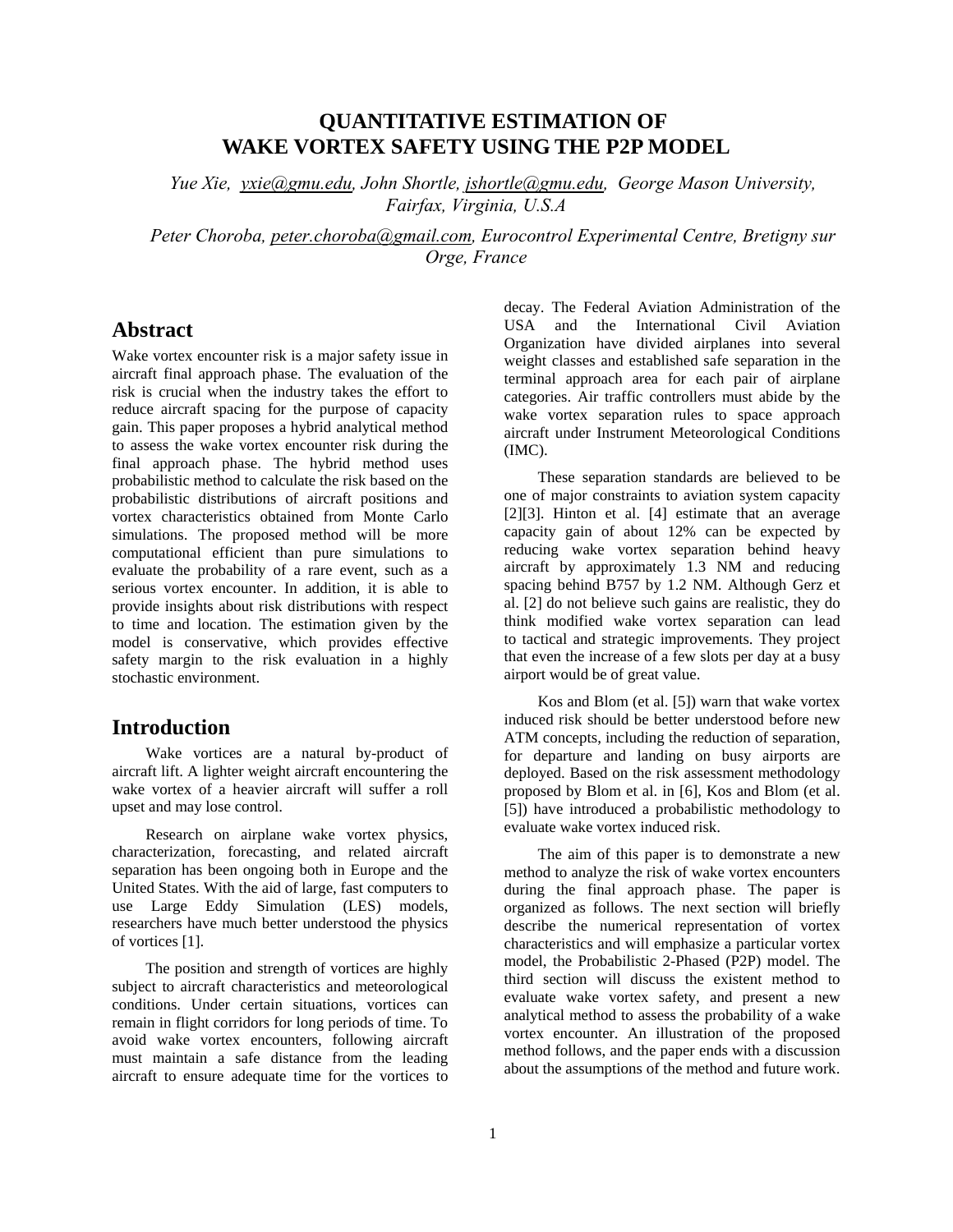# **Numerical Description of Wake Vortices and the P2P Model**

Because only vortices in the far field are of safety interest to us, we focus on the numerical description of a vortex that has rolled up. The initial vortex distance  $b_0$  is proportional to the wingspan *B*, and the proportional constant is the span-wise load factor, *s*. That is,  $b_0 = s B$ .

The age *t* of a vortex is usually normalized to obtain a non-dimensional time,  $t^* = t/t_0$ , so that results from various flight stages, even CFD (Computational Fluid Dynamics) simulations can be compared. The reference time  $t_0$  is defined as the time it takes for a vortex to propagate one initial vortex distance downward. Mathematically,

 $t_0 = 2\pi s^2 B^2 / \Gamma_0.$ 

The actual circulation  $\Gamma$  of a vortex is normalized by a reference circulation,  $\Gamma^* = \Gamma / \Gamma_0$ , where

 $\Gamma_0 = Mg/(\rho s B V)$ .

The descent speed is also normalized:  $\omega^* = \omega/\omega_0$ , where the reference descent speed is  $\omega_0 = \Gamma_0/(2\pi b_0)$ .

Based on the definitions of those basic parameters, various mathematical models have been developed to describe the decay and evolution process of vortices. Detailed review of common models can be found in [1], [2], [7].

Different from most of the mathematical wake vortex models, the P2P (Probabilistic 2-Phase decay model) proposed by Holzapfel ([8][9][10]) is able to accommodate the stochastic nature of turbulence, complex vortex instabilities and uncertainties of environmental parameters by giving bounds to a deterministic prediction according to corresponding confidence levels. The P2P model depicts the evolution process of a wake vortex in two phases, as suggested in LES (Large Eddy Simulation) data. One phase is a diffusion phase, the other is a fast decay phase. The decay parameters are calibrated to calculated LES prediction and observed wake vortex data.

The P2P model uses the average circulation,  $\Gamma_{5-15}$ , over vortex circles with radii from 5 to 15 meters. The advantages of using average circulation as a metric to describe vortex strength are low sensitivity to observation angles, automatic compensation of vortex motion, and smoothing of the variance. The values of circulation in the diffusion phase and the fast decay phase are given in equation (3) and (5) in [8]. The onset time of fast decay and decay rate depend on meteorological parameters, ε, the eddy dissipation rate, and Ν, the Brunt-Vaisala frequency.

 The P2P takes into account that the turbulence deforms and transports in a stochastic way and results in considerable variation in strength and positions by giving upper bound and lower bounds of vortex positions and strength. To obtain the bounds, two runs of the P2P with different decay onset time and kinematic viscosity are conducted; then a constant uncertainty allowance of 0.2  $\Gamma_0^*$  is added to (subtracted from) the initial circulation, and an uncertainty allowance of one initial vortex spacing is employed for lateral and vertical positions. An example of circulation prediction with upper/lower bounds based on the P2P model is shown in Figure 1.



#### **Figure 1. Prediction of Vortex Circulation with Bounds Based on the P2P Model.**

From a safety perspective, the upper bounds of vortex strength and position are of more interest because they are more conservative.

# **Existing Wake Vortex Safety Analysis**

Modeling of wake vortex evolution is one step in analyzing encounter risk. To quantify the various levels of safety related with vortices, researchers must also integrate aircraft dynamics, and evaluate the probability of encounter with wakes of different strength. In addition, information of induced roll moment and compensation against roll should be used to evaluate the severity of encounters. Further evaluation even should include pilot's response at the moment of encounter.

NLR proposed a probabilistic methodology and developed a corresponding toolbox to assess vortexinduced risk ([5][6]). The probabilistic methodology first evaluates the wake vortex encounter probability based on the Monte Carlo simulations of aircraft dynamics and wake vortex evolutions; then it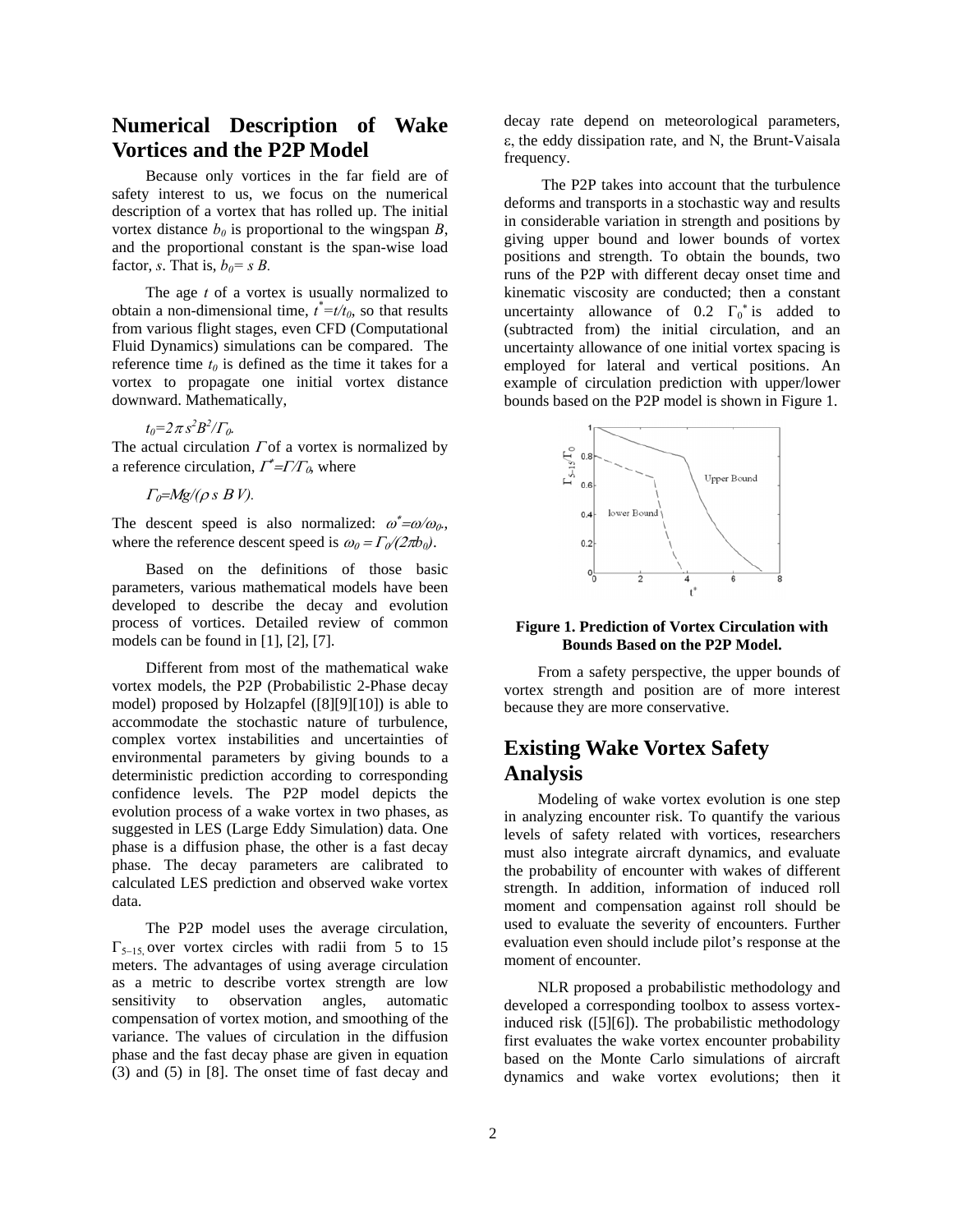identifies the seriousness of encounters considering vortex strength and the trailing aircraft's rolling controllability. WAVIR (WAke Vortex Induced Risk) is the toolbox developed to integrate the simulation models. To estimate the wake vortex encounter probability, the probability density distributions (PDF's) of aircraft positions and vortex positions and strengths are obtained from the aircraft model and the vortex model. PDF's are inputted in another Monte Carlo simulation to count encounters.

A statistically significant estimation of such a rare event as wake vortex encounter from pure Monte Carlo simulations may be very computationally expensive. We introduce below a mathematical method to evaluate a conservative probability of a vortex encounter based on the P2P model. The method provides another perspective to investigate the wake vortex risk by numerically assessing the encounter risk with vortices at various ages. Furthermore, the conservatism inherent in the probabilistic model and the P2P model will help to provide a safety margin.

## **A Conservative Probabilistic Model**

Consider the final approach process described in Figure 2. Aircraft fly a desired  $3^{\circ}$  glide slope to land and the altitude deviation from the desired path shrinks as aircraft get closer to the runway. Wake vortices generated by a leading aircraft will decay and transport for a certain period depending on the characteristics of aircraft and current meteorological conditions. If vortices stay in the flight corridor for enough time, it is possible that a following aircraft will encounter the vortices. To mathematically express the probabilistic event, we identify aircraft as they arrive in succession by the index *j*. Thus, if the leading aircraft is *j*, the following aircraft is *j+*1. We assume that aircraft  $j+1$  can encounter a wake generated by aircraft *j*, but not by aircraft *j-*1 or earlier. For notational purposes, subscripts *x*, *y*, *z* refer to longitudinal (along the flight direction), lateral (along the wing direction), and altitudinal positions. Δ*t* is a small time step*. X* denotes a certain point whose distance to the final approach fix is *X*. Similarly, we use *T* to denote a certain time point which is *T* time after the leading aircraft passes the point *X*.

Regarding a wake vortex generated by aircraft *j*  with wake age *T* at the point *X*, we define  $W_v(i, T, X)$ as the lateral position of a wake generated by aircraft *j* at the longitudinal position *X* at a time *T* after the aircraft has passed *X*, and  $W_z(j, T, X)$  as the altitudinal

position, and its circulation is  $W<sub>1</sub>(i, T, X)$ . Correspondingly,  $a_v(j, X)$  and  $a_z(j, X)$  are the lateral position and the altitudinal position of aircraft *j* at the longitudinal position *X*, respectively. Similarly,  $a_t(j+1, X)$  is defined as the period of time after aircraft *j* passed *X* that aircraft *j+1* passes *X.*

We define  $I(j, X, T)$  as an indication function which has the value 0 or 1. If the lateral and altitudinal positions of the following aircraft *j+*1 are close to the positions of wake vortex generated by aircraft *j* time *T* ago, the value of the indication function is 1, otherwise, it is 0. Mathematically,

$$
I(j, X, T) = \begin{cases} 1 & \text{when } \left| a_y(j+1, X) - W_y(j, T, X) \right| \le \Delta y \\ 1 & \text{AND } \left| a_z(j+1, X) - W_z(j, T, X) \right| \le \Delta z \\ 0 & \text{Otherwise} \end{cases}
$$

Then  $I(i, X, T) = 1$  stands for the event that the following aircraft has an encounter with the wake vortex at age  $T$  at the point  $X$ . The probability of this event is denoted as  $M(j, X, T) = p(I(j, X, T) = I)$ .

Assuming that vortices' lateral drifts are independent of vertical descents, we have

$$
M(j, X, T) =
$$
  
\n
$$
p(|a_y(j+1, X) - W_y(j, T, X)| \le \Delta y, |a_z(j+1, X) - W_z(j, T, X)| \le \Delta z)
$$
  
\n
$$
= p(|a_y(j+1, X) - W_y(j, T, X)| \le \Delta y)
$$
  
\n
$$
\times p(|a_z(j+1, X) - W_z(j, T, X)| \le \Delta z)
$$

The equation means that the probability that the trailing aircraft  $(j+1)$  encounters a vortex at location *x* generated by the previous aircraft (*j*) time *T* ago is the product of the probability that the trailing aircraft's latitude is within vortex's latitude range and the probability that the trailing aircraft's altitude is within vortex's altitude range.

Likewise, the indication function  $I(j, X)$  is defined as

$$
I(j, X) = \begin{cases} 1 & \text{when } I(j, X, t) = 1 \text{, for any } t \in [T_1, T_2] \\ 0 & \text{Otherwise} \end{cases}
$$

, where  $T_1$ ,  $T_2$  are the lower and upper bound of wake vortex age of interest.  $I(j, X) = 1$  stands for the event that the following aircraft  $j+1$  encounters a wake vortex at the point *X* which is generated by aircraft *j*. The probability is described as  $M(i, X) = p(I(i, X))$ 1).

Furthermore, the indication function *I*(*j*) is

$$
I(j) = \begin{cases} 1 & \text{when } I(j, X) = 1 \text{, for any } X \in [X_1, X_2], \\ 0 & \text{Otherwise} \end{cases}
$$

where  $X_1$ ,  $X_2$  are the lower and upper bound of the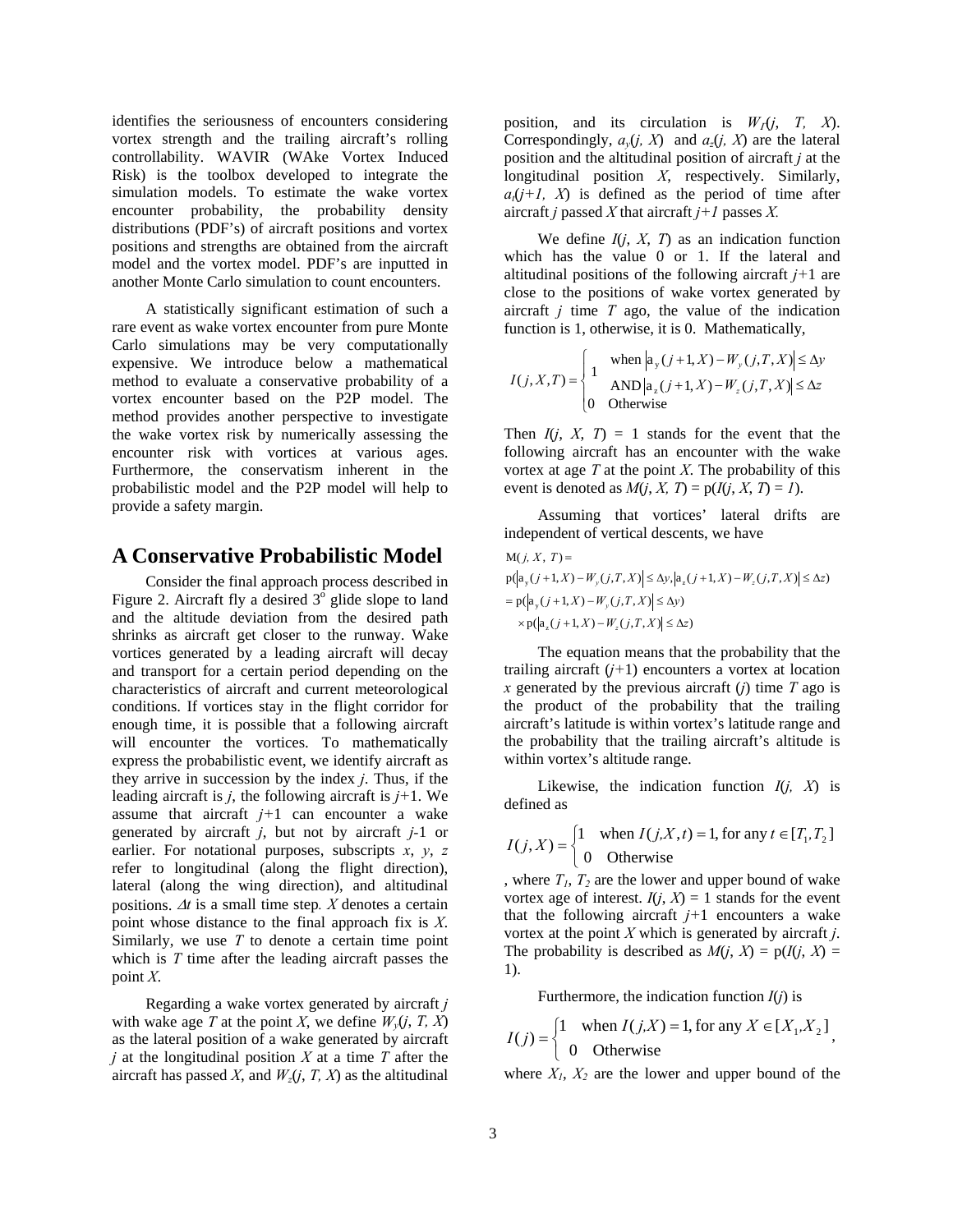final approach in consideration.  $I(j) = 1$  means the event that the following aircraft encounters wake vortex generated by its previous aircraft along the final approach path. The probability is then  $M(i)$  =  $p(I(j) = 1)$ .

For any event *A*, its probability is  $p(A) = p(AB) + p(A\overline{B})$ , where *B* and *B* are exclusive events. Therefore, to evaluate  $M(j, X, T) =$  $p(I(j, X, T) = I)$ , the probability can be written as

$$
p(I(j, X, T) = 1) = p(I(j, X, T) = 1, |a_i(j + 1, X) - T| \leq \frac{At}{2}, W_T(j, T, X) > 0)
$$
  
+ 
$$
p(I(j, X, T) = 1, |a_i(j + 1, X) - T| > \frac{At}{2}, W_T(j, T, X) > 0)
$$
  
+ 
$$
p(I(j, X, T) = 1, |a_i(j + 1, X) - T| \leq \frac{At}{2}, W_T(j, T, X) \leq 0)
$$
  
+ 
$$
p(I(j, X, T) = 1, |a_i(j + 1, X) - T| > \frac{At}{2}, W_T(j, T, X) \leq 0)
$$
 (1)

where  $|a_{t}(j+1, X) - T| \leq \frac{\Delta t}{2}$  means that when time *T* after aircraft *j* passes *X*, aircraft *j+1* is passing *X* with a time difference smaller than Δ*t*, and  $W_{\Gamma}(j,T,X) > 0$  means that when time *T* after aircraft *j* passes *X*, the wake vortex generated at *X* has a circulation larger than 0.

It is obvious that the probabilities on the right side of (1) except for the first item are zeros, so assuming that  $W_r(j,T,X) > 0$  and  $|a_t(j+1, X) - T| \leq \Delta t/2$  are independent,  $p(W_r(j, T, X) > 0) \times p(|a_r(j + 1, X) - T| \leq \frac{\Delta t}{2})$  $= p(I(j, X, T)) = 1 |W_r(j, T, X) > 0, |a_r(j+1, X) - T| \leq \frac{\Delta t}{2}$  $p(I(j, X, T) = 1, |a_i(j + 1, X) - T| \leq \frac{\Delta t}{2}, W_r(j, T, X) > 0$  $p(I(j, X, T) = 1) =$ 

We then formulate the probability of an encounter of aircraft  $j+1$  at longitude X with a vortex at any age. When vortices at age between  $T_0$  and  $T_n$ are concerned, the probability of an encounter is

$$
p(I(j, X) = 1) = p(I(j, X, T_0) = 1) \cdot \frac{\Delta t}{\Delta t} +
$$
  

$$
p(I(j, X, T_1) = 1) \cdot \frac{\Delta t}{\Delta t} + ... + p(I(j, X, T_n) = 1) \cdot \frac{\Delta t}{\Delta t}
$$

where  $I(j, X, T_0) = 1, I(j, X, T_1) = 1, \ldots, I(j, X, T_n) = 1$ are mutually exclusive events. Δ*t'* is the sampling time step, and  $\Delta t \geq \Delta t$ . We assume  $p(I(j, X, T)=1)$  to be uniformly distributed in the interval [*T-*Δ*t/2*,

*T*+ $\Delta t/2$ ]. Let  $M(i, X) = p(I(i, X) = 1)$ , since  $M(i, X, T)$  $= p(I(j, X, T) = I)$ , then if  $\Delta t$  and  $\Delta t$  are small enough,

$$
M(j, X) = \sum_{i=0}^{n} p(I(j, X, T_i) = 1) * \frac{\Delta t}{\Delta t} \approx \int_{T_0}^{T_i} \frac{M(j, X, T)}{\Delta t} dT
$$
\n(3)

Because *M*(*j, X, T*) is actually a probability over  $\Delta t$ , when we divide it by  $\Delta t$ , M(j, x, T)/ $\Delta t$  is a probability density function. Since the strengths of vortices are strongly correlated with vortex ages, the probability of encountering vortices at various ages can be used to represent the probability of encountering vortices with various strengths. For example, vortices generated by a large aircraft at an age younger than 70 seconds may be viewed as young vortices, and those older than 70 seconds may be viewed as old. The encounters with young vortices are generally more dangerous than those with old vortices.

Similarly, let  $\Delta x$ <sup>'</sup> is the sampling distance step, and when Δ*x'* and Δ*x* are small enough, the probability that aircraft  $j+1$  hits vortices with their age between  $[T_0, T_n]$  generated by aircraft *j* over the final approach path between  $[X_0, X_m]$  is

$$
M(j) = p(I(j, X_0) \cup I(j, X_1) \cup ... \cup I(j, X_m)) \le
$$
  
\n
$$
\sum_{i}^{m} p(I(j, X_i)) \cdot \Delta x = \sum_{i=0}^{m} M(j, X_i) \Delta x \approx
$$
  
\n
$$
\int_{X_0}^{X_m} M(j, x) dx = U(j)
$$
\n(4)

Equality is achieved in the first line when the events  $I(i, x_i)=1$  are mutually exclusive. Then  $U(i)$  is an upper bound of the probability of a following aircraft encountering vortices at age between  $T_0$  and  $T_n$  generated by its previous aircraft over the final approach path. Because a vortex encounter at a certain time and a certain location is a rare event, we expect that the bound will not be too loose.

To summarize the calculation steps of the wake vortex encounter risk, we first need to calculate *M*(*j, X, T*) =  $p(I(j, X, T)=1)$ , for each  $X \in [X_0, X_0]$  and  $T \in [T_0, T_n]$ ; then calculate *M*(*j, X*) for each *X*, and finally obtain the value of *M*(*X*).

(2)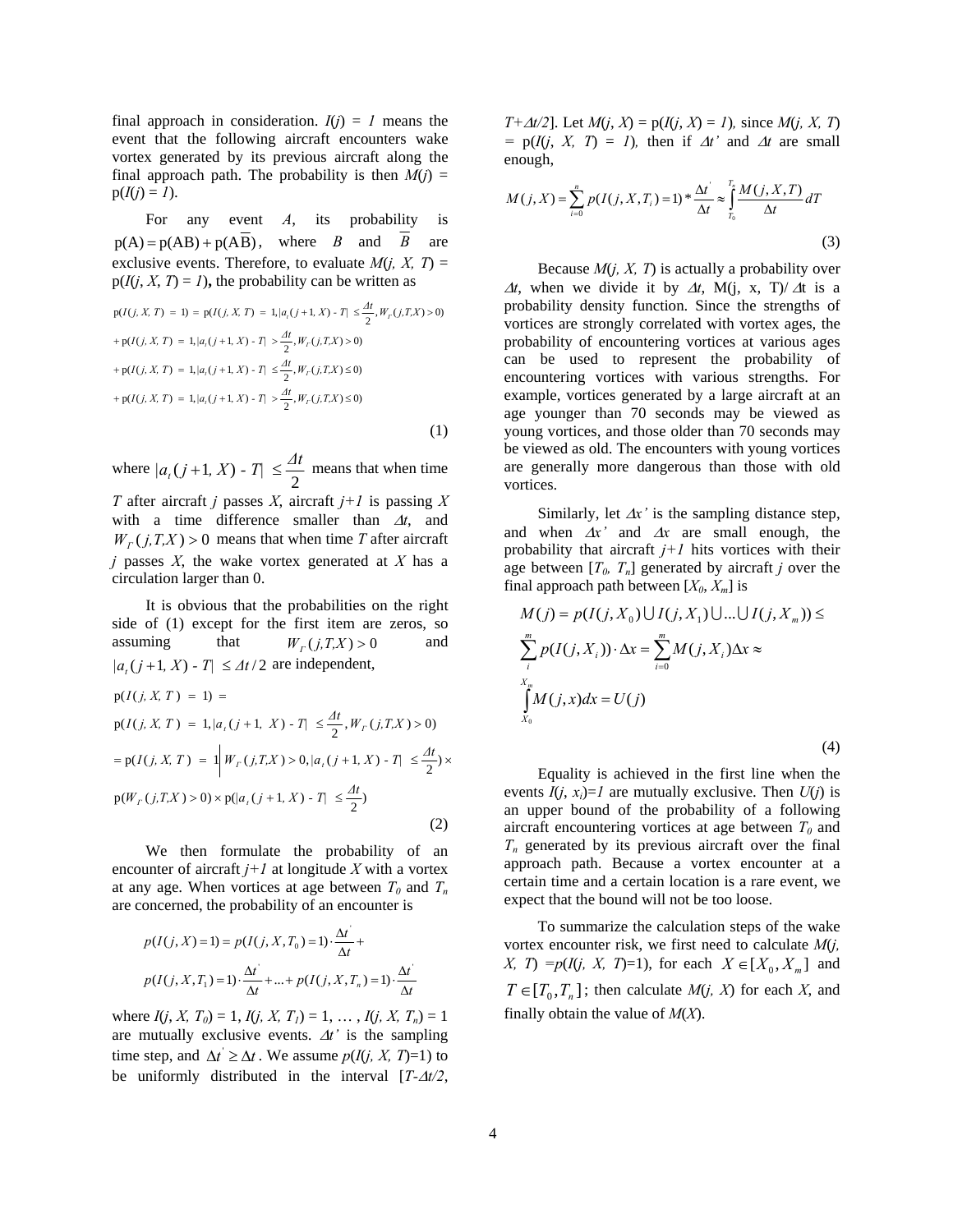# **An Illustration of the Conservative Probabilistic Model**

For the purpose of evaluating wake vortex risk, we must integrate a wake vortex evolution model with an aircraft kinematic model. Because we need to consider the position distributions of both aircraft and wake vortex resulting from the variation of aircraft speeds, weights, wingspans, separations, and meteorological fluctuation, both the vortex model and aircraft model should be stochastic.

### *Aircraft Evolution at Final Approach*

Without losing generality, we first study the case that both the leading aircraft and the following one are large aircraft, Boeing 727, Boeing 737 or MD80, etc. The characteristics of the aircraft are list in Table 1. We assume all the three characteristics follow Normal distributions with means and standard deviations given in Table 1. The data in Table 1 are used only for the illustration of the model. They are a ballpark estimation and not obtained from the collection of real data. The mean and the standard deviation are chosen to ensure that the maximum landing weight will not be exceeded. For instance, the maximum landing weight for a B727-100 is 64638 kg. The probability of a random number drawn from *Normal*(50000*,* 2000*<sup>2</sup>* ) larger than 64638 is around  $10^{-13}$ . The standard deviation of weight in Table 1 is difficult to estimate because it depends on the load of passengers and luggage.

**Table 1. Hypothetical Aircraft Characteristics** 

|                | Weight<br>(kg) | Wingspan<br>(meter) | <b>Speed</b><br>(mtr/sec.) |
|----------------|----------------|---------------------|----------------------------|
| <b>Mean</b>    | 50,000         | 30                  | 70.                        |
| <b>Std.Dev</b> | 2.000          |                     |                            |

In this paper, we assume that each aircraft flies a constant, but randomly chosen, speed throughout the final approach. After determining the aircraft speed, the time it takes an airplane to fly from the final approach fix to a certain point in the approach path can be calculated. Let  $F_{X}$  *j* be the time of aircraft *j* to fly from the final approach fix to *X*,  $F_X$  *j* =  $X/v$ , where  $v$  is the flight speed. We assume that  $v$  follows a Normal distribution. Although this technically implies that  $F_{X, i}$  mathematically is not normally distributed, since the values of *v* are far enough from zero,  $F_{X,i}$  can be approximated using a Normal distribution. Figure 3 shows the distributions of flight time it takes an airplane to fly to the locations 4000 meters and 7000 meters away from the final approach

fix respectively, as well as their Normal distribution fit.

The variance of the flight time to a further point from the final approach fix is bigger with no controller's interference. The increased variance will make the distribution of separation between two aircraft flatter.



**Figure 2. Flight Time to a Certain Point** 

Define  $T_i$  as the time of aircraft *j* passing the final approach gate,  $T_i^*$  as the time passing a certain point *X*, then the separation at *X* is  $T^{*}_{j+1}$  -  $T^{*}_{j} = (T_{j+1} - T_{j})$  +  $(F_{X, j+1} - F_{X, j})$ .  $F_{X, j+1}$  and  $F_{X, j}$  follow the same distribution if they are the same type. The expected value  $E[T^*_{j+1} - T^*_{j}] = E[T_{j+1} - T_{j}]$ , and the variance  $Var[T^*_{j+1} - T^*_{j}] = Var[T_{j+1} - T_{j}] + 2*Var[F_{X,j}].$ 

For instance, if the separation at the final approach fix between two large aircraft is 64 seconds with a standard deviation of 5 seconds, the average flight time to the point with longitude of 7000 meters is 100 seconds, and its standard deviation is 6 seconds. Then  $T^*_{j+1}$  -  $T^*_{j}$  can be approximated using the distribution *Normal*(64,  $5^2 + 2^*6^2$ ). Now the probability of a following aircraft passing the point at 7000 meters at the moment *t* seconds after the leading one passes it can be calculated.

$$
p(|a_{\iota}(j+1, X) - T| \le \frac{\Delta t}{2}) =
$$
  

$$
p((T_2^* - T_1^*) < T + \frac{\Delta t}{2}) - p((T_2^* - T_1^*) < T - \frac{\Delta t}{2})
$$

where  $\Delta t$  is a small time step.

If  $t=90$ ,  $\Lambda t=2$ ,

$$
p(|a_{t}(j+1, 7000) - 90| \leq \frac{2}{2}) =
$$
  
 
$$
p((T_2^* - T_1^*) < 91) - p((T_2^* - T_1^*) < 89) = 0.0025
$$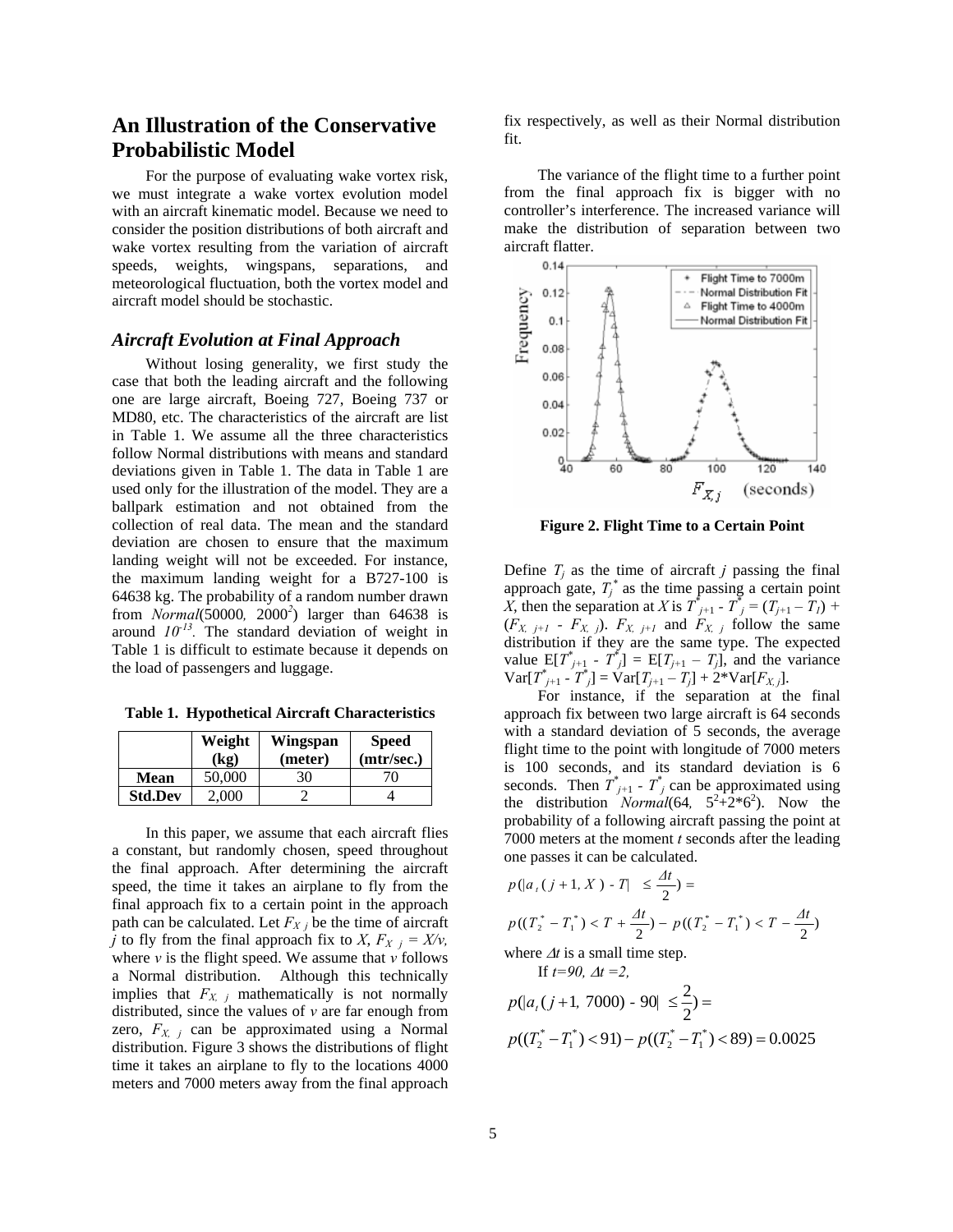

Circulation  $\Gamma(\text{age})$  (m<sup>2</sup>/s)

**Figure 3. Circulations of Vortices at Different Ages** 

### *Wake Vortex Evolution at Final Approach*

We continue to use a homogeneous mix of all large aircraft to illustrate wake vortex evolution at the final approach phase. The major characteristics of aircraft are shown in Table 1, and the hypothetical values of the meteorological parameters are listed in Table 2. The variables are assumed to follow Normal distributions. Generally, given a certain level of turbulence represented by eddy dissipation rate (or stratification represented by Brunt-Vaisala frequency), the lower the stratification, the longer the lifespan of a vortex. The values listed in Table 2 are relatively small with respect to stratification and background turbulence, which result in longer lifespan of vortices. A more detailed discussion on the effects of these parameters on wake vortices can be found in [10]. The wake vortex age in consideration is from 0 to 200 seconds.

|                | <b>Air Density</b><br>(kg/m <sup>3</sup> ) | Brunt-<br>Vaisala<br><b>Frequency</b> | Eddy<br><b>Dissipation</b><br>Rate |
|----------------|--------------------------------------------|---------------------------------------|------------------------------------|
| <b>Mean</b>    | 1.0                                        | 0.016                                 | $3.2*10^{-5}$                      |
| <b>Std.Dev</b> |                                            | $002 -$                               | $10^{-6}$                          |

**Table 2. Hypothetical Meteorological Parameters** 

In this paper, we only consider the evolution of wake vortices on the altitude dimension, and assume that we can ignore the drifting distance of vortices on the lateral dimension. Based on the values of aircraft characteristics and meteorological conditions listed in Table 1 and Table 2, we computed values on vortex circulation and descent distance at various ages from Monte Carlo simulations, based on the P2P model. The histograms of example computation results at age 20 seconds, 60 seconds, and 140 seconds are shown in Figure 3 and Figure 4 for the upper bounds of circulation and descent distances respectively. Unless explicitly stated, the circulations or positions calculated from the P2P model that we are using later on in the paper are upper bounds.

Figure 4 shows that older vortices have a lower average value and but higher variance for circulation strength than younger vortices. The phenomenon is reasonable since normalized circulation  $\Gamma^*(\tau)$  reduces with the increment of vortex age  $\tau$ .



### **Figure 4. Descent Distances of Vortices at Different Ages**

The distributions of vortices' descent distance have larger spread when vortices get older. For the same reason with the situation of vortex's circulation described above, the variances of vortex's descent speed reduce as age increases, but it leads to larger variance of distance because distance is the integral of speed over time, as shown in Figure 4.

When aircraft fly closer to the runway threshold, the altitude deviations of their flight path will be diminishing. Our aircraft dynamics model reflects the change of deviation and the examples of the histograms of the aircraft altitudes and the upper bounds of wake vortex altitudes are shown in Figure 5.

In Figure 5, the altitude distribution of a following aircraft at a certain location (e.g. 2000 meters from the final approach fix) is independent of the longitudinal separation with the leading aircraft. So the distribution of  $(t = 20$  seconds) is overlapped with that of (*t*=100 seconds). Old vortices descend more than young ones with larger variances, as illustrated by Figure 4. If we define a vortex encounter as the event that the following aircraft flies under the upper bound of vortex altitudes, the point that we can see from Figure 5 is that, at a certain location, a following aircraft is more likely to hit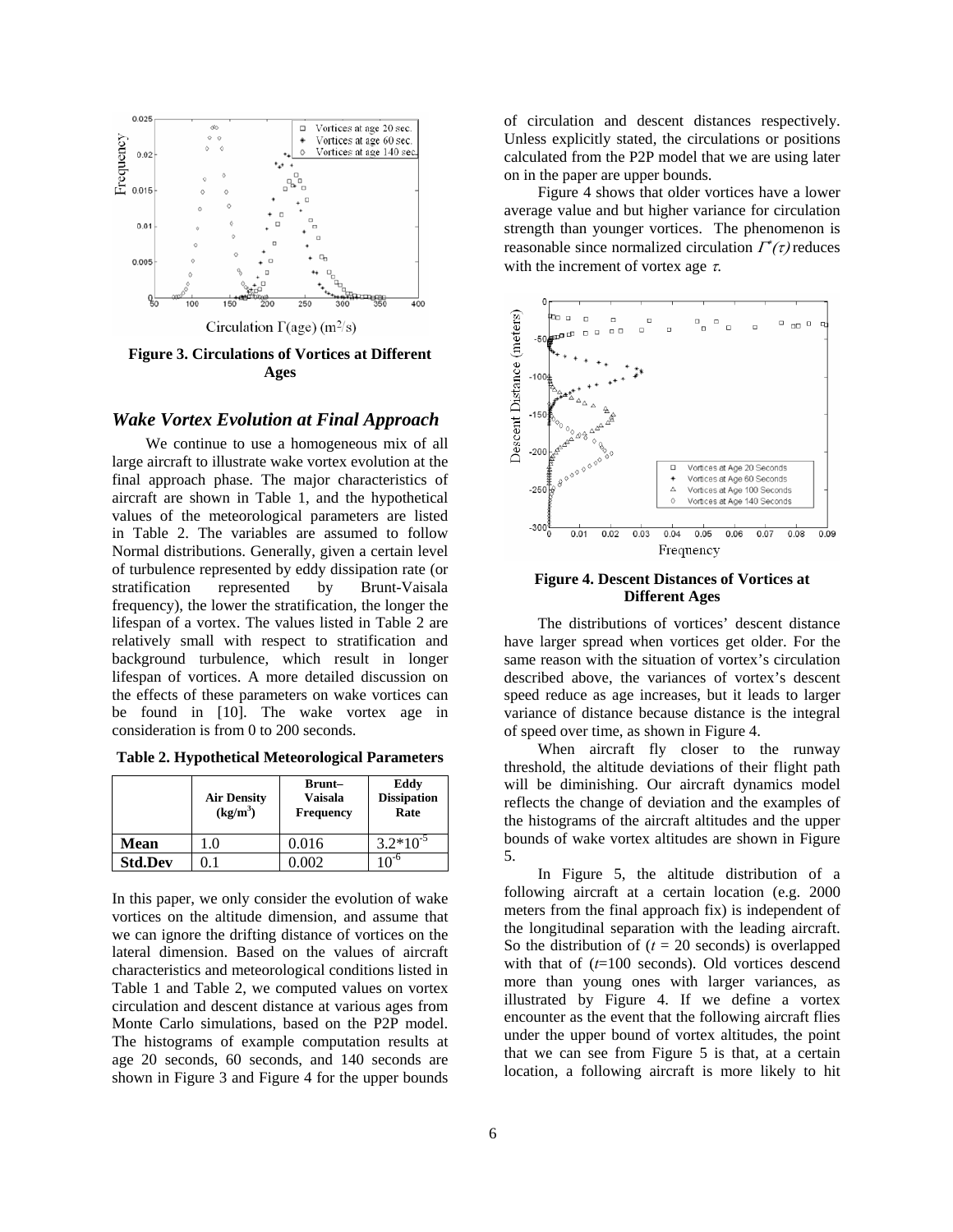younger vortices if it passes by, given the configured meteorological conditions. For example, the conditional probability of hitting vortices at age 20 seconds is 0.032, while that of hitting vortices at age 100 seconds is  $6*10^{-14}$ . Here we assume that the probability of a trailing aircraft flying under the lower bound of vortices is ignorable.



The probability of aircraft passing by when a vortex at age 20 or 100 seconds have to be considered to evaluate the real encounter probability. Because the desired separation for a large-large flight mix is 2.5 NM, the time separation is around 64 seconds assuming the flight speed is 140 knots. From the discussion above about the aircraft evolution model,  $p(|a_{t}(j + 1, 2000) - 20| \le \Delta t/2 = 2 \times 10^{-37}$ , which makes the overall probability of hitting a vortex at age 20 seconds is very small, actually it is  $2 \times 10^{-37} \times 0.032 \approx 6 \times 10^{-39}$ .

Because the uncertainty of flight time increases with the distance to the runway threshold decreasing, as shown in Figure 3, the probability  $p(|a_t(j+1, X) - T| \leq \Delta t/2)$  displays an interesting feature with respect to the distance *x* and vortex age *t*, shown in Figure 6. According to the aircraft flight model given above, aircraft enter the final approach with separation standard, which is around 64 seconds. So the possibilities of aircraft passing at around 64 seconds are much higher than others. However, owing to the growing variance of flight time when aircraft approach to the runway, the differences among probabilities of aircraft passage are becoming smaller.



### **Figure 6. Probability of Aircraft Passing A Location at Different Time**

The conditional probabilities of wake vortex encounter vanish along the longitude due to the reduction of the variance of the flight altitudes. The conditional encounters are less likely to happen to old wake vortices since they are further away from the glide slope than younger vortices. Figure 7 displays the examples of the vortex encounter probability conditioning that a following aircraft passes and vortex is alive.



Distance from Final Approach Fix (meter)

#### **Figure 7. Conditional Probability of Vortex Encounter**

The evolution of the probability *M*(*j, X, T*) over the longitude *X* and vortex age *T* is more complicated, and it combines all the factors we have discussed above. Figure 9 shows the curves of *M*(*j, X, T*) when *T* is much less than the assumed separation standard, 64 seconds; Figure 10 shows the curves of *M*(*j, X, T*) when *T* is close to 64 seconds. Because the value is a product of conditional encounter probability and aircraft passage probability, and when *T* is relatively small, i.e less than 50 seconds, conditional encounter probability is large and decreasing with respect to *X*, while aircraft passage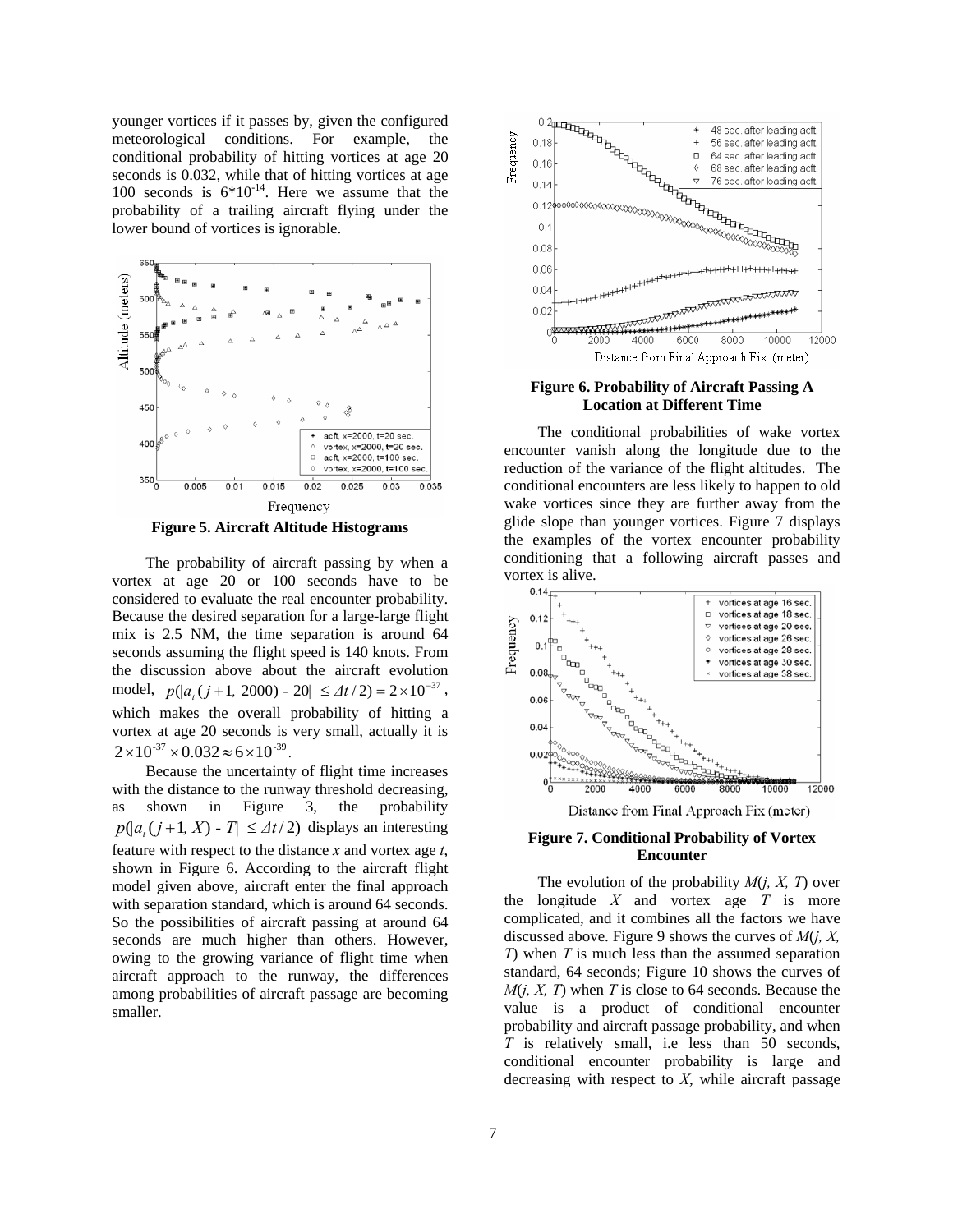probability is small and increasing with *X*. Therefore some of the curves in Figure 8 are not monotonically decreasing. When *T* is large enough, both the conditional encounter probability and the aircraft passage probability are decreasing with *X*, so the curves of *M*(*j, X, T*) in Figure 9 are monotonically decreasing.



**Figure 8. Probability of Vortex Encounter at a Location when Vortex Age is far From 64 Seconds** 



#### **Figure 9. Probability of Vortex Encounter at a Location When Vortex Age is close to 64 Seconds**

The integral of *M*(*j, X, T*) over the final approach path and over vortex ages is:

$$
U=\int_{X_0}^{X_{RHY}}\int_{0}^{200}\frac{M(j,X,T)}{\Delta t}dtdx=2.09\times10^{-4}.
$$

The value of *U*(*j*) means that the probability of the following aircraft  $j+1$  hitting vortices generated by aircraft *j* should not be greater than *2.09\*10-4*.

If we are interested in the probability of hitting vortices at certain range of age, the value can be calculated by adjusting the range of *t* in the integral. For example, the probability of hitting vortices at ages younger than 40 seconds is about  $2*10<sup>-7</sup>$ , and the marginal probabilities over the longitude is shown in Figure 11. The probability of hitting vortices at ages between 40 seconds and 70 seconds are  $2.04*10<sup>-4</sup>$ , and the marginal probability distribution is shown in Figure 12. It demonstrates that most of the likely encounters are related with vortices at age around the deployed separation, and severe encounters are rather rare. According to Gerz et.al ([2]), about 80 encounters per year on average at London-Heathrow Airport. The amount of annual operations in 2003 is around 460,700 ([11]), so the estimated probability of a human-sensible encounter is about *1.7\*10-4.* Although we cannot use the Heathrow data to verify the vortex risk calculated from the conservative probabilistic model, it shows that our estimation is located in a reasonably correct region. A detailed and comprehensive verification needs carefully collected data not only about aircraft operations, but also the meteorological conditions.



**Figure 10. Probability of An Encounter with Vortices Younger than 40 Seconds** 



**Figure 11. Probability of An Encounter with Vortices at Age Between 40 sec. and 70 sec**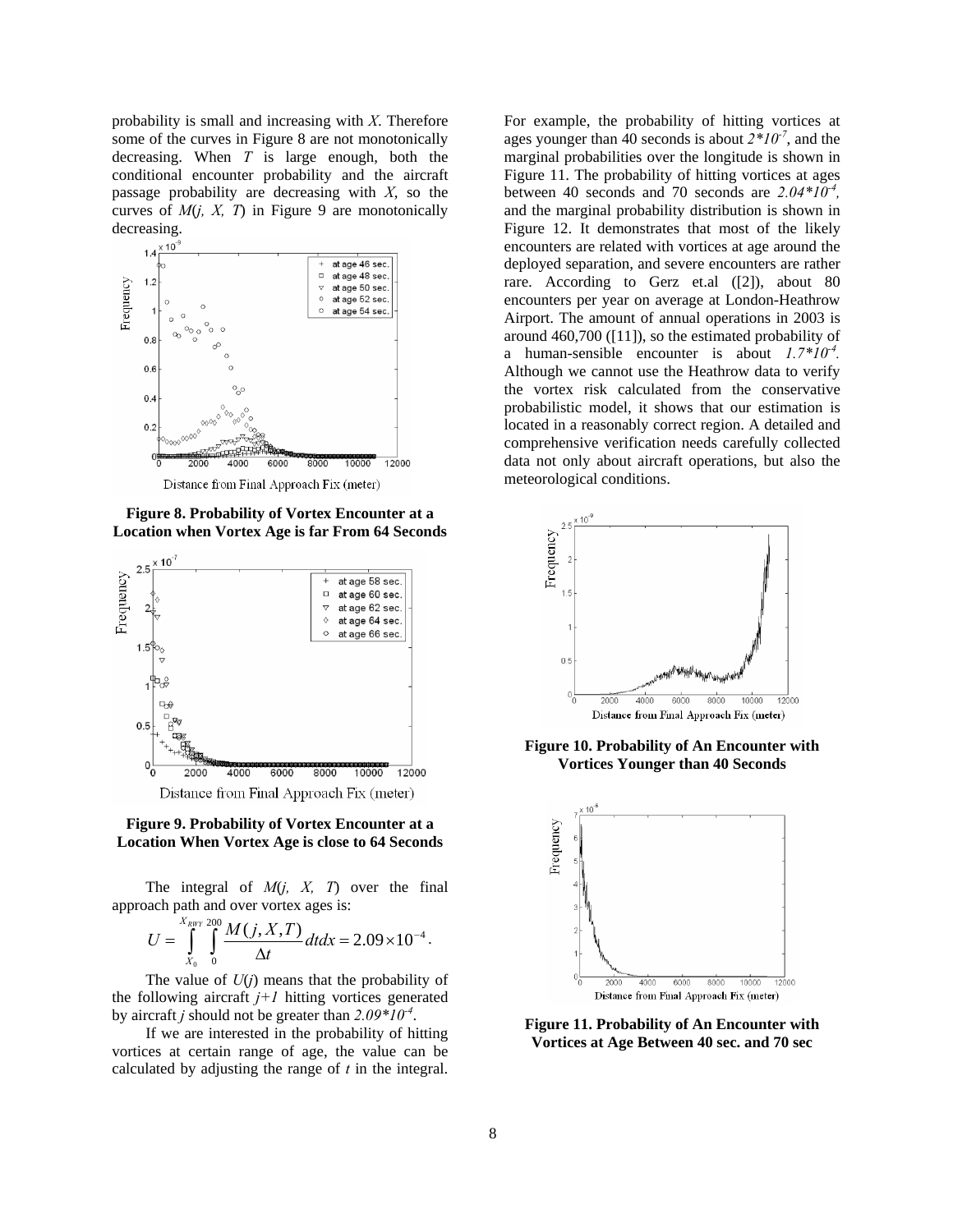# **Discussion**

The conservative probabilistic model proposed in this paper is based on a conservative model of wake vortex decay and transport, the P2P model. However, other numerical models of wake vortex are also applicable and the estimation of vortex risk is still conservative. Conservatism in risk evaluation is essential because the system involves uncertainties that are difficult to accurately identify or quantify, and a certain safety margin can help to reduce the impact of these unknown uncertainties.

The major concern about the model is that the estimation might be much larger than the true risk. This can be seen from Equation 3. When a part or all of events  $I(j, X_i)$  are not mutually exclusive,  $M(j)$ might be much less than  $U(i)$ . The upper bound would be close to the true risk only if events  $I(j, X_i)$ are nearly mutually exclusive. As an alternate approach, Kos et al. [6] choose the maximum value of  $p(I(i, x_i)=1)$  over x as the induced risk. This is an underestimate of the overall risk, and is accurate when the events  $I(i, x_i)=1$  are highly dependent. Using this approach, for the example given in this paper, we get  $Max(p(I(i, x_i)=1); x_i)=3.3*10^{-6}$ , compared to the upper bound previously computed, *2.09\*10-4.*

One intermediate approach is to divide the approach path into segments of equal length, and to assume that encounters are dependent within an interval, but mutually exclusive between intervals. If we divide the flight distance into *m* sections with equal length, and define the  $kth$  section as  $X_k$  and the maximum probability of an encounter happening in the section *X <sup>k</sup>*, then the overall probability is  $\text{Max}_{k} (p(I(j, x_i)); x_i \in X_k)$  as

$$
\sum_{k=1}^m Max_k(p(I(j, x_i)); x_i \in X_k).
$$

If we choose the length of a section to be 100 meters, the resulting probability is about  $2.5*10^{-5}$ , and if the length is 400 meters, the probability is  $7*10^{-6}$ . As we choose a larger length of a section, the result approaches Kos's estimation. As we choose a smaller length, the result approaches *U*(*j*).

Basically the proposed conservative probabilistic model is a hybrid analytical model. The methodology is different from the pure simulation method given by [5], but it uses a numerical probabilistic method to calculate the risk while simulations are conducted to obtain probability distributions of aircraft positions and vortex characteristics. Numerical methods have the advantage of computational efficiency over pure simulations in evaluating the probability of a rare event, such as a serious wake vortex encounter. Another strength of the analytical model is that it provides more insights on risk distributions in terms of time and location than pure simulations. Care must be taken that the fitting distribution may have tails that are beyond the data generated by simulations.

Risk distributions depend highly on meteorological conditions, the aircraft flight model, and aircraft characteristics. Therefore the graphs and numerical results given in the paper are only notional. But, a calibrated analysis with carefully collected data can be conducted based on the method illustrated in the paper.

The physics of wake vortices can be much more complicated than that illustrated in this paper. For example, vortices may rebound in strongly stratified atmosphere or due to ground effect. In such situations, the analytical result of encounter risk can be very different with that given in this paper.

Although the probabilistic model does not give risk evaluation directly related with vortex strength (circulation) but via vortex ages, it is easier to understand and use from the perspective of operations. In risk classification analysis, risk categories should be based on vortex ages, while circulation information will not be lost in that vortex circulation is highly coupled with vortex age.

In this paper, we assume there is no crosswind, so the drift in the lateral direction is negligible. This assumption is conservative because aircraft and wakes are always at the same positions in the lateral dimension, so there is no possibility of avoiding a wake due to lateral drift. Taking into account the lateral drift will reduce the upper bound of estimation, especially when a crosswind is present. An analysis with crosswind using the conservative probabilistic model has been carried out, and will be reported in a future paper, which will also include the sensitivity analysis of wake vortex encounter risk to crosswind and separation.

# **Acknowledgement**

Yue Xie and John Shortle would like to thank Wayne Bryant, Wake Program Manager at NASA Langley for support of this work through NIA under task order NNL04AA07T. We also sincerely appreciate the consistent help from Dr. Frank